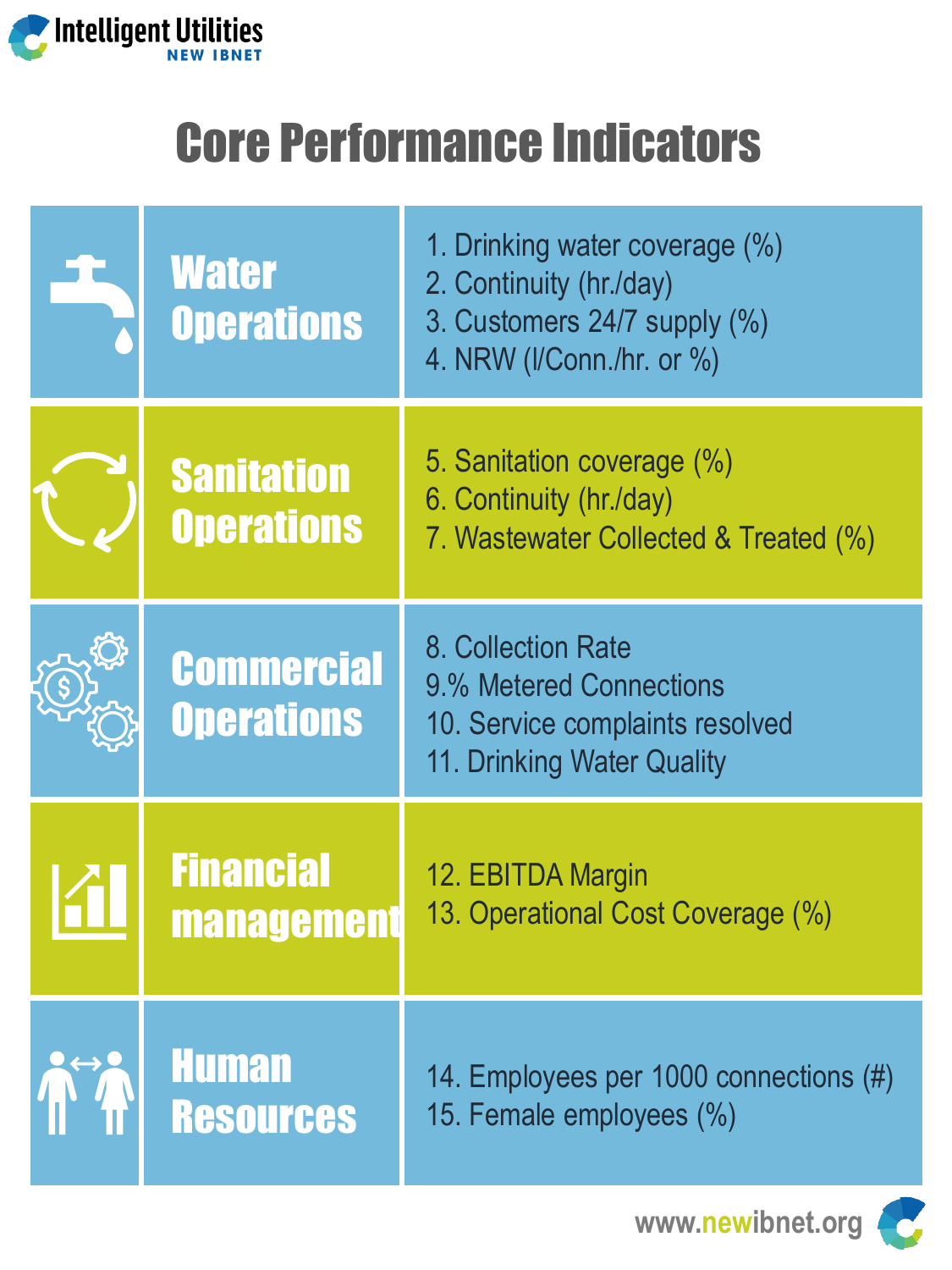



- 1. Drinking water coverage (%)
- 2. Continuity (hr./day)
- 3. Customers 24/7 supply (%)
- 4. NRW (l/Conn./hr. or %)

| Indicator                                                 | Data Point                                                               | Unit                             | <b>Definition</b>                                                                                                                                                                                                |
|-----------------------------------------------------------|--------------------------------------------------------------------------|----------------------------------|------------------------------------------------------------------------------------------------------------------------------------------------------------------------------------------------------------------|
|                                                           | Total population in<br>the service area                                  | Number of<br><b>Inhabitants</b>  | Total population under notional responsibility of the utility for water<br>supply, irrespective of whether they receive service                                                                                  |
| <b>Drinking water</b><br>coverage (%)                     | Population in service<br>area with water<br>services from the<br>utility | Number of<br><b>Inhabitants</b>  | Population under responsibility of the utility with access to water<br>through house connections, yard taps and public water points (either<br>with direct service connection or within 200m of a standpost).    |
| <b>Continuity of</b><br>supply (hr./day)                  | Average daily hours<br>of supply                                         | Number of<br>hours               | Number of hours per day that the system supplies water to the<br>distribution network without intermittent supply systems; interruptions<br>due to unplanned failures or rehabilitation work should be excluded. |
| <b>Percentage of</b><br>customers with<br>24/7 supply (%) | Customers with 24/7<br>supply                                            | Number of<br>hours               | Number of customers that have direct water supply (no private<br>reservoirs or other storage facilities) for 27 per day, seven days a<br>week                                                                    |
|                                                           | Population in service<br>area with water<br>services from the<br>utility | Number of<br><b>Inhabitants</b>  | Population under responsibility of the utility with access to water<br>through house connections, yard taps and public water points (either<br>with direct service connection or within 200m of a standpost).    |
|                                                           | Total produced water Volume (m3,<br>volume                               | ft3, gallon, etc)                | Total volume of water produced for the service area, i.e. leaving<br>treatment works operated by the Utility and purchased treated water,<br>if anv                                                              |
| <b>Non-Revenue</b><br>Water (I/Conn./hr                   | Total water volume<br>billed                                             | Volume (m3,<br>ft3, gallon, etc) | Total volume of water billed (metered and unmetered) irrespective of<br>whether the bill is paid or not. Clearly any unmetered volume must be<br>estimated from other information about the water users.         |
| or %)                                                     | <b>Total water service</b><br>connections                                | Number of<br>connections         | Number of active water connections at year-end. All active<br>connections should be counted - residential, non-residential etc - but<br>inactive connections to vacant buildings should be excluded              |
|                                                           | Continuity<br>(hours/day)                                                | Number of<br>hours               | Number of hours per day that the system supplies water to the<br>distribution network without intermittent supply systems; interruptions<br>due to unplanned failures or rehabilitation work should be excluded. |

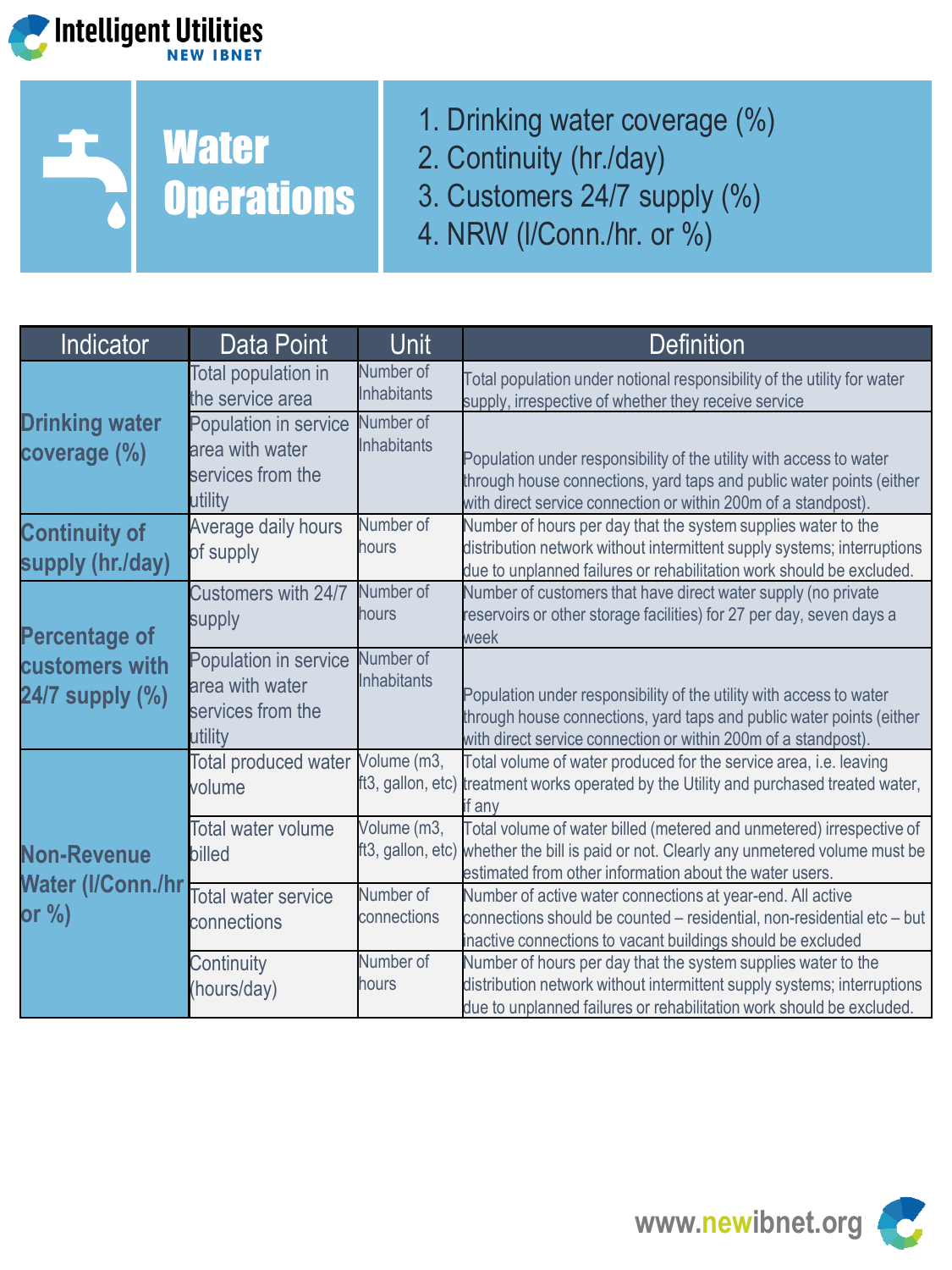



- 5. Sanitation coverage (%)
- 6. Continuity (hr./day)
- 7. Wastewater Collected & Treated (%)

| <b>Indicator</b>                  | Data Point                                                         | <b>Unit</b>                     | <b>Definition</b>                                                                                                               |
|-----------------------------------|--------------------------------------------------------------------|---------------------------------|---------------------------------------------------------------------------------------------------------------------------------|
| <b>Sanitation</b><br>coverage (%) | <b>Total population in</b><br>the service area                     | Number of<br><b>Inhabitants</b> | Total population under notional responsibility of the utility for water<br>supply, irrespective of whether they receive service |
|                                   | Population in service<br>area with wastewater<br>services from the | Number of<br><b>Inhabitants</b> | Total number of sewer connections (residential and non-residential) at                                                          |
|                                   | utility                                                            |                                 | year end in thousands.                                                                                                          |
|                                   | Number of                                                          | <b>Number</b>                   |                                                                                                                                 |
| <b>Continuity</b>                 | blockages                                                          |                                 | Total number of sewer blockages in the network during the year                                                                  |
| (hr./day)                         | ength of pipage in                                                 | ength (km,                      |                                                                                                                                 |
|                                   | the sewer network                                                  | miles, feet, etc.               | Total length of the sewerage network (excluding service connections).                                                           |
|                                   | <b>Volume of collected</b>                                         | Volume (m3,                     | Volume of wastewater collected (through the sewer system or by                                                                  |
| <b>Wastewater</b>                 | wastewater                                                         | ft3, gallon, etc)               | tanker)                                                                                                                         |
| collected and                     | Volume of collected                                                | Volume (m3,                     |                                                                                                                                 |
| treated (%)                       | and treated                                                        | ft3, gallon, etc)               | Volume of wastewater collected (through the sewer system or by                                                                  |
|                                   | wastewater                                                         |                                 | tanker) and treated to meet the standards level locally defined                                                                 |

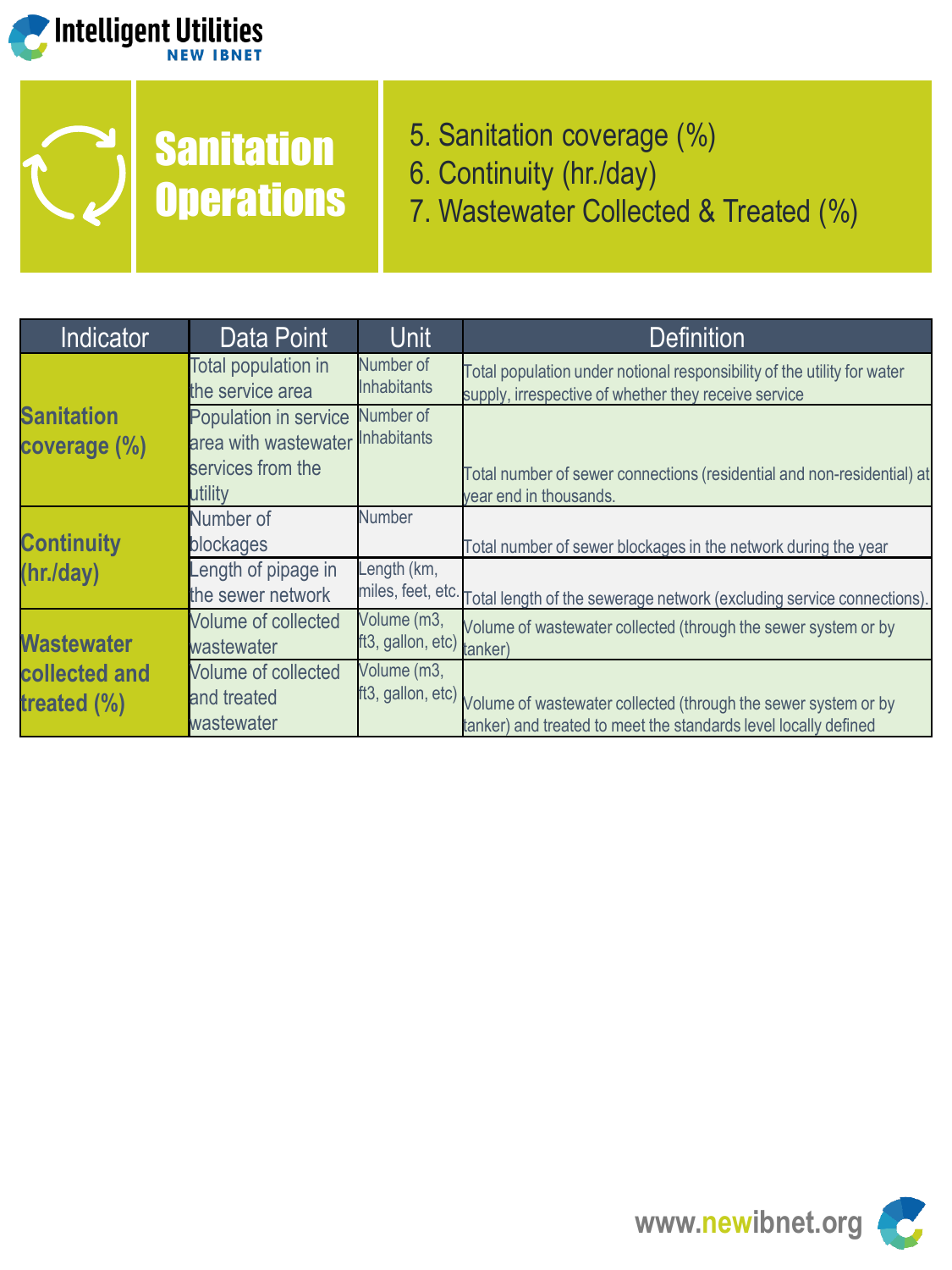



## **Commercial Operations**

8. Collection Rate 9.% Metered Connections 10. Service complaints resolved 11. Drinking Water Quality

| Indicator                                          | Data Point                                              | Unit                     | <b>Definition</b>                                                                                                                                                                                                             |
|----------------------------------------------------|---------------------------------------------------------|--------------------------|-------------------------------------------------------------------------------------------------------------------------------------------------------------------------------------------------------------------------------|
| <b>Collection rate</b><br>(%)                      | <b>Total Revenues</b><br>collected                      | Currency<br>amount       | Total income actually collected/received for water and wastewater<br>services                                                                                                                                                 |
|                                                    | <b>Total Revenues billed Currency</b>                   | amount                   | Total billing of water and wastewater services, connection fees, well<br>abstraction fees, reconnection fees and other operational revenues<br>including subsidies, but excluding all taxes                                   |
| <b>Percentage of</b><br>metered<br>connections (%) | Total number of<br>connections with<br>meter            | Number of<br>connections | Total volume of water billed that is metered, irrespective of whether<br>the bill is paid or not                                                                                                                              |
|                                                    | Total water service<br>connections                      | Number of<br>connections | Total number of water connections with operating meter at year end                                                                                                                                                            |
| <b>Service</b>                                     | Number of complains Number of<br>resolved               | complains                | Total number of customer complaints actually resolved by the utility<br>within the period of time established                                                                                                                 |
| complaints<br>resolved (%)                         | Number of complains Number of                           | complains                | Total number of customer complaints received by the utility during the<br>year. Depending on the Utility's methods of recording complaints, they<br>may have been made by letter, telephone, in person, or in other<br>forms. |
| <b>Drinking water</b><br>quality (%)               | Number of samples<br>taken                              | Number of<br>samples     | The number of samples of potable water that are required by<br>law/regulation to be taken from the distribution system based on the<br>local standard                                                                         |
|                                                    | Number of samples<br>meeting all required<br>quidelines | Number of<br>samples     | The number of samples of potable water taken from the distribution<br>system, that have been tested and comply with the local standard                                                                                        |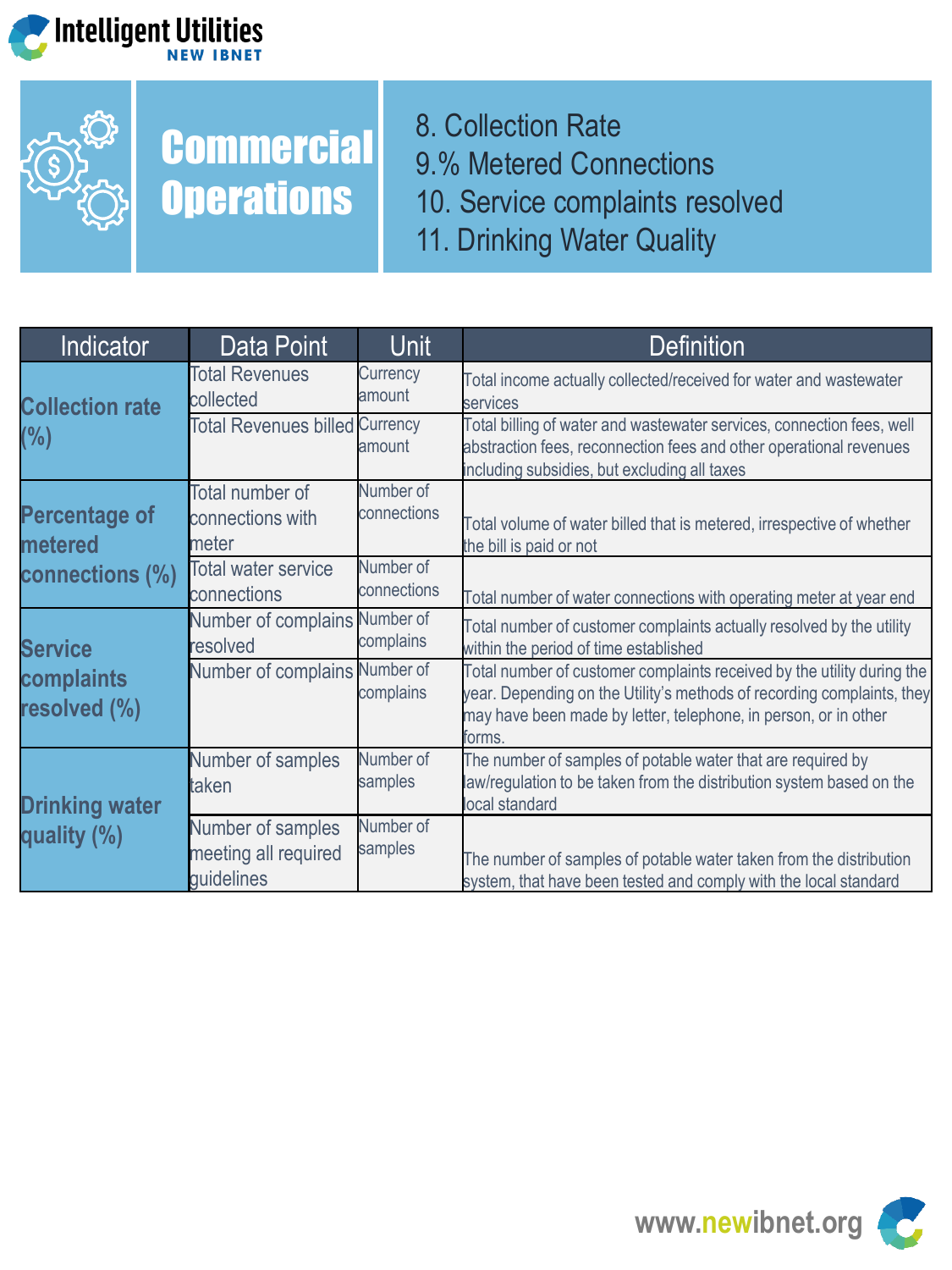

# *Confident Utilities*

**Financial** 

#### management 12. EBITDA Margin 13. Operational Cost Coverage (%)

| <b>Indicator</b>                      | Data Point                                                                                                                                   | <b>Unit</b>        | <b>Definition</b>                                                                                                                                                                                                |
|---------------------------------------|----------------------------------------------------------------------------------------------------------------------------------------------|--------------------|------------------------------------------------------------------------------------------------------------------------------------------------------------------------------------------------------------------|
|                                       | <b>Total Revenue</b>                                                                                                                         | Currency<br>amount | Total billing of water and wastewater services, connection fees, well<br>abstraction fees, reconnection fees and other operational revenues<br>including subsidies, but excluding all taxes                      |
| <b>EBITDA</b> margin<br>(amount)      | <b>Operating expenses</b><br>(excluding any<br>depreciation or<br>interest expenses)                                                         | Currency<br>amount | Total operational expenses, including labor, administration, electricity,<br>chemicals, maintenance, levies and fees but excluding depreciation<br>and financing charges (interest and capital repayments).      |
|                                       | <b>Total operating</b><br><b>Revenues</b>                                                                                                    | Currency<br>amount | Total billing of water and wastewater services, connection fees, well<br>abstraction fees, reconnection fees and other operational revenues<br>including subsidies, but excluding all taxes                      |
| <b>Operation cost</b><br>coverage (%) | <b>Total operating costs</b><br>(Staff, Administration, amount<br>Electricity, chemical,<br>maintenance costs,<br>levies and fees,<br>other) | Currency           | Total operational expenses, including staff, administration, electricity,<br>chemical, maintenance costs, levies and fees but excluding<br>depreciation and financing charges (interest and capital repayments). |